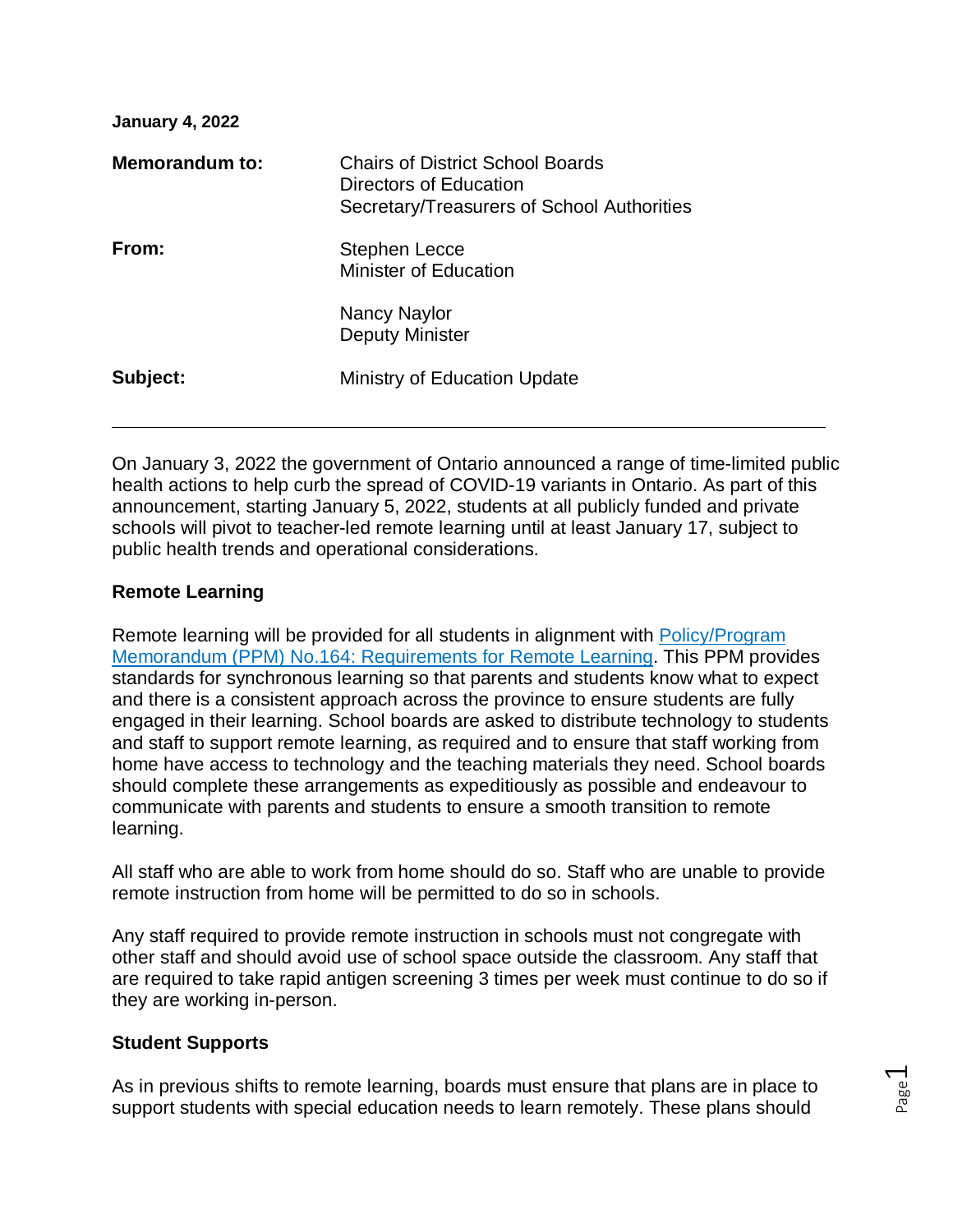leverage the capacity of education workers and board professionals (e.g. behavioural experts, speech language pathologists, and other professionals) to support remote learning.

School boards are expected to make provisions for in-person support for students with special education needs who cannot be accommodated through remote learning.

While students with special education needs will be learning remotely during this period, all attempts should be made to accommodate those children that cannot learn from home. In-person learning should be reserved for students who cannot be accommodated through remote learning. School boards are best positioned to determine which students with special education needs may require this accommodation. School boards have flexibility in determining how to deliver in-person instruction in such circumstances, based on local conditions. However, consideration should be given to limiting overall movement and limiting the number of sites that will be open. School boards should prioritize schools with modern ventilation to support safety.

School board staff who are supporting in-person learning will be eligible for emergency child care.

The ministry continues to encourage school boards to work closely with local First Nations and take steps to ensure continuity of learning for enrolled First Nation students who may live on reserve and/or require additional supports.

It is important that school boards have safety plans in place for those students who are experiencing or could be expected to experience mental health challenges. Safety plans should include provisions for students to have continued remote access to services, through the school, community child and youth mental health or local healthcare partners.

In addition, students and families should be provided with information about the mental health resources that are available to them, including Kids Help Phone, which offers 24/7 counselling and referral services across the province. To use this free resource, children can call 1-800-668-6868, or text CONNECT to 686868.

School Mental Health Ontario also has a number of great resources for students, parents and families on their website at [www.smho-smso.ca.](http://www.smho-smso.ca/) In addition, child and youth mental health agencies across the province continue to provide services.

## **Learning Resources**

The Ministry of Education's [TVO Learn](https://tvolearn.com/) and TFO [IDÉLLO, apprendre à la maison](https://www.idello.org/fr/apprendre-a-la-maison) portals will continue to provide supports for students learning remotely by accessing additional educational resources developed by Ontario certified teachers.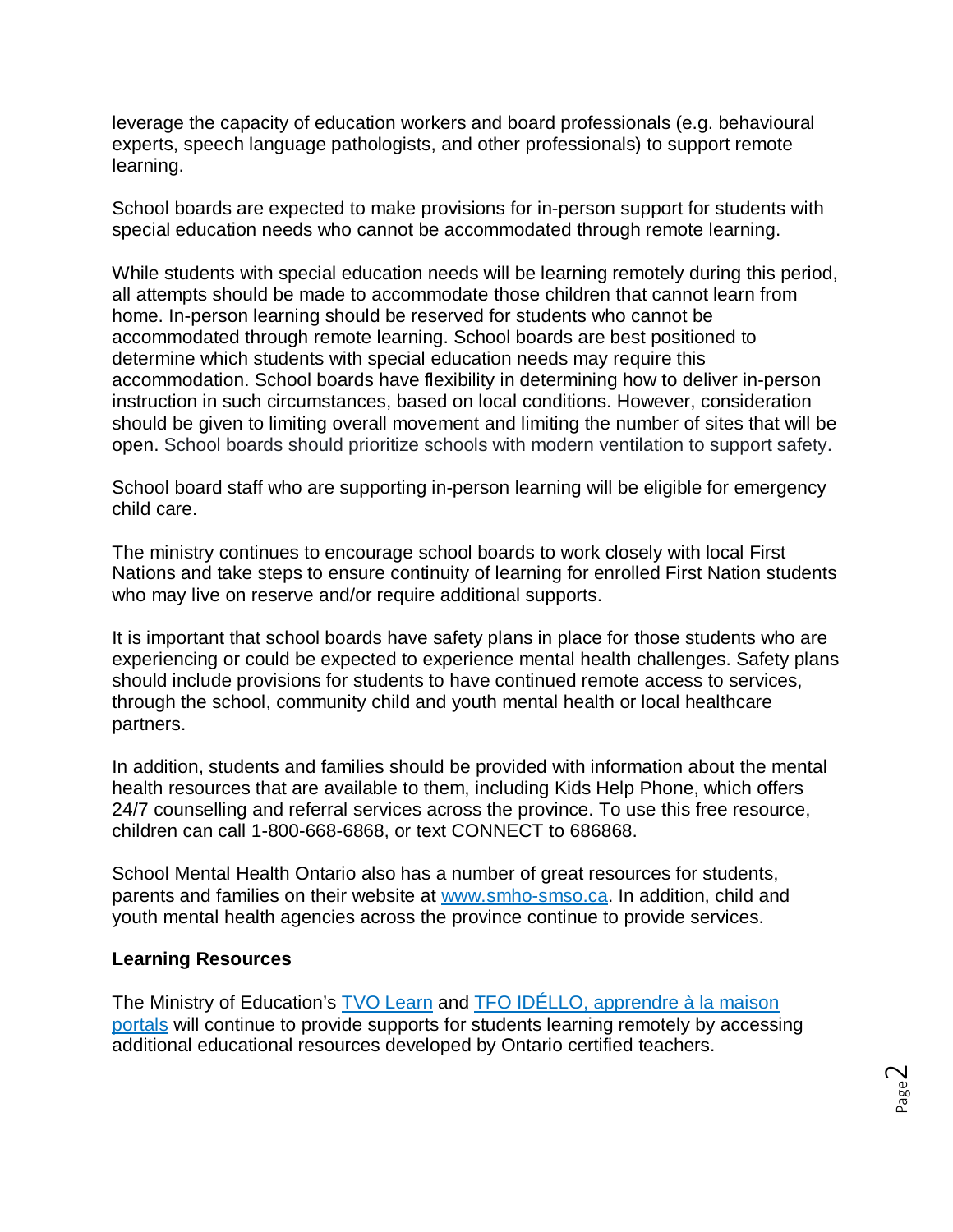In addition, secondary students can continue to access TVO's [Independent Learning](https://tvolearn.com/collections/courses)  [Centre \(ILC\) Open House](https://tvolearn.com/collections/courses) and Portes ouvertes pour les cours TVO ILC in Frenchlanguage, which provide access to 144 Grade 9 to 12 courses. These ILC resources are designed to provide flexible learning opportunities to help students keep up with their learning or deepen their understanding of a specific subject.

[TVO Mathify](https://www.tvomathify.com/students) provides free, one-on-one online support by Ontario Certified Teachers, to help students improve their math skills. [Eurêka](https://moneureka.ca/) is a service available to Frenchlanguage students and families that provides resources and supports for all subjects, Grades 1-12.

Boards are encouraged to share links to these resources with all students and families, as well as educators who may choose to incorporate these resources in their lessons.

# **Student Transportation**

While elementary and secondary students are learning remotely, student transportation services will only be provided for special needs students who cannot be accommodated through remote learning based on student needs.

# **Child Care Centres in Schools**

The Chief Medical Officer of Health is confident our schools and childcare centers continue to be as safe as possible with strong health and safety protocols in place. Owner/operators of these facilities and parents must follow the outlined protocols.

The ministry will be working with our Consolidated Municipal Service Managers and District Social Service Administration Boards to provide Emergency Child Care (ECC) programs for school-aged children for health care and other frontline workers, free of charge for parents.

Child care centres may continue to operate for children 0-4 and we ask that school boards continue to provide access to their on-site child care centres for children ages 0- 4, and for the purposes of emergency child care for school-aged children.

We also ask that you stay in touch with child care centres in your schools and make critical supplies, including N95 masks and HEPA units, available to them on a short term basis until deliveries can be fully completed.

## **Promoting Vaccination**

Vaccination continues to represent our most effective strategy to prevent COVID-19 transmission and we are pleased to see the growing vaccination rates for school staff and eligible students.